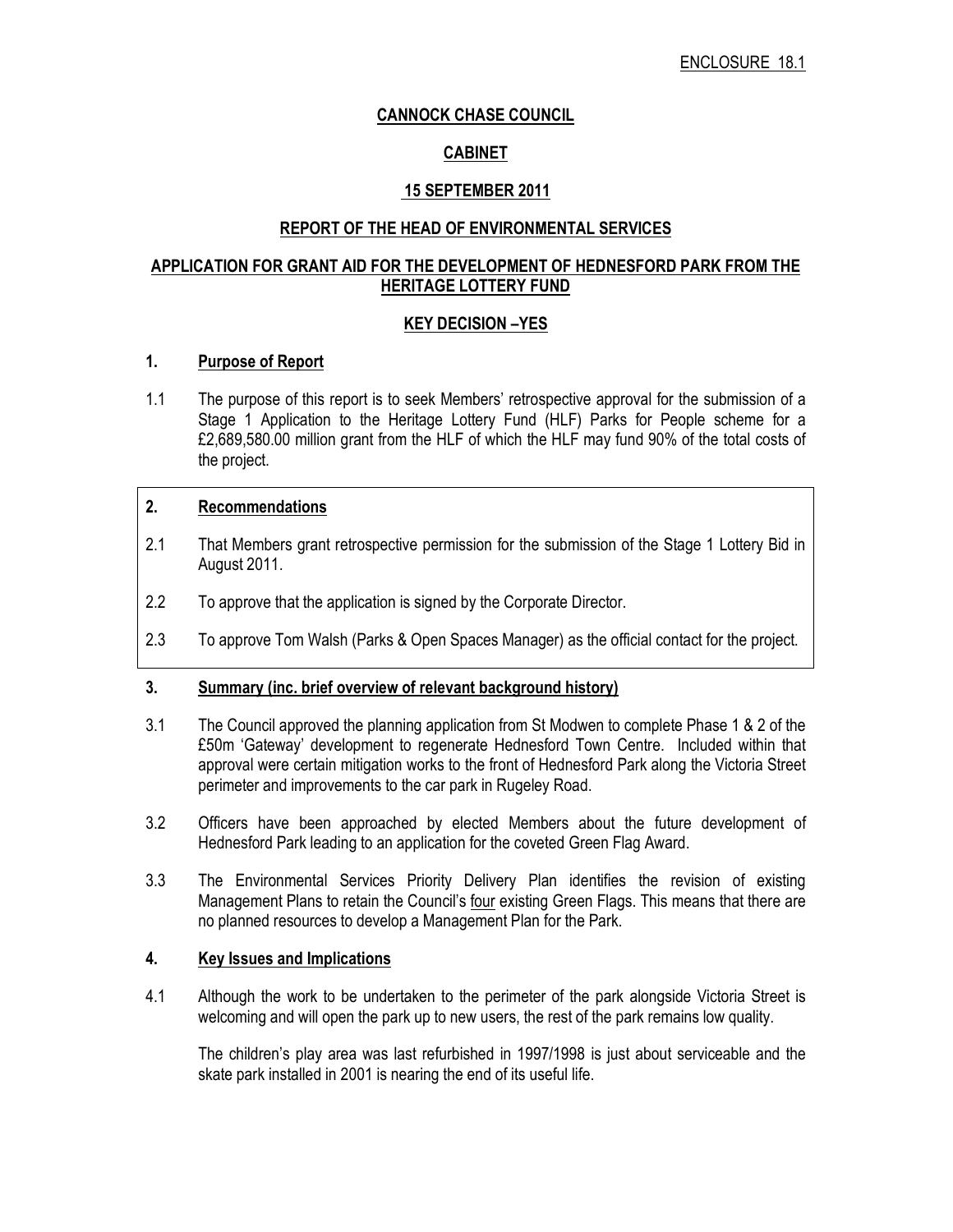The paths are in good condition but are not completely circular which means half of the park is not accessible.

The tennis courts need refurbishing, the bowling greens are now redundant and there is no disabled access to these facilities or the Pavilion from the Rugeley Road entrance. With the

impending loss of the access / parking off Victoria Street disabled access to the Pavilion will now not be possible.

The tree avenue is in decline and needs every other tree removing and replacing to regenerate this dominant feature of the Park.

The football pitches are in need of drainage and there is no where for footballers to train in the Park without going on the main pitches.

There is no signage in the Park and there are no catering facilities to encourage people to extend their visit to the Park.

The war memorial steps are proving difficult for war veterans to climb and the perimeter fencing needs restoration.

In short the Park is in need of major refurbishment if a Green Flag Award is to be obtained.

#### 4.2 Scheme Details

Following annual public consultation since 2004 and various public meetings, officers have produced a Master plan (Annex 1) of what the park could look like with major funding. The latest meeting in July 2011 saw a number of residents galvanised into a 'Friends of Hednesford Park' which is an extremely positive step.

#### 4.3 The Heritage Lottery Fund (HLF)

The HLF Parks for People programme requires applicants to work up projects in 2 stages. If the scheme detail outlined in this report is acceptable to the Trustees at the HLF, then the detail of the scheme will be worked up for a detailed Stage 2 Submission in 2012. A timetable of the process is included in Annex 2. At this stage the HLF can award development costs, of which the Council have bid for £71,600 (minus 5% CCDC contribution) to get the bid to a Round 2 standard.

#### 5. Conclusion(s) and reason(s) for the Recommendations

- 5.1 Hednesford Park was identified as the most popular park in the 2005 Green Spaces Strategy.
- 5.2 The Park and the War Memorial have not received any major council expenditure (over and above revenue) since 1997/1998.
- 5.3 Officers have estimated that the work identified in the master plan (Annex 1) will cost in the region of £3.7 million. Works to be completed by St Modwen are estimated to be in the region of £239,925.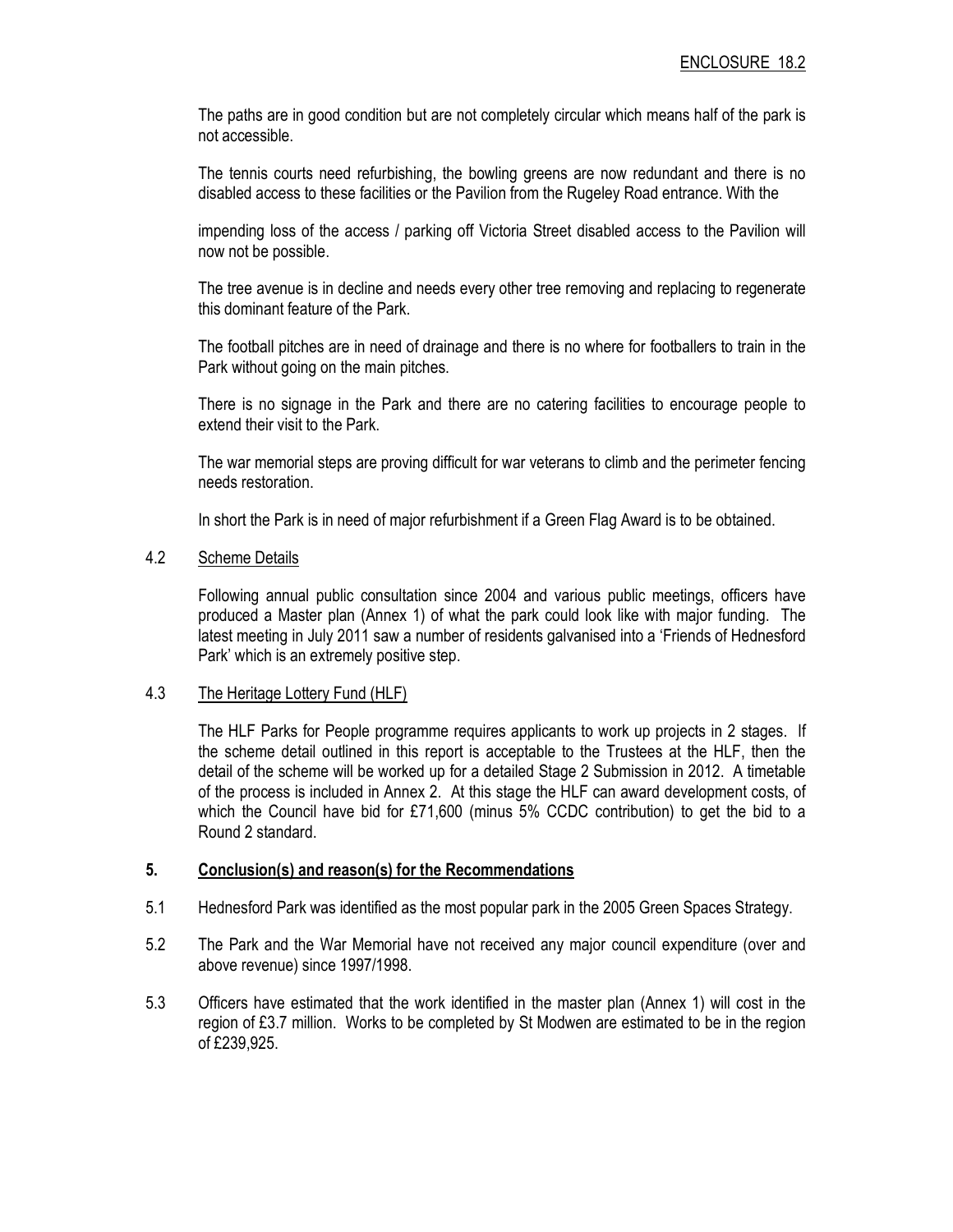- 5.4 Included in the Councils Section 106 Capital Programme for 2011-12, 2013-14 is £68,920. Added to the estimated figure in 5.3, this allocates £308,920 for the development of Hednesford Park.
- 5.5 It is therefore proposed that this sum is used to work in partnership with HLF to investigate whether a scheme could be approved. This would require a sum in the region of £2,761,180 (inc. Development funding) from Heritage Lottery Fund for both Capital Works and additional Revenue over the five years of the Grant aid period.
- 5.6 The HLF have indicated that they will not fund improvements to the Sports facilities as they are mostly concerned with the restoration and conservation of the Heritage aspect of the Park. This does leave a shortfall of some £571,000 of which separate applications would need to be made to the respective sports organisations such as Sport England, Lawn Tennis Association and the Football Foundation.

## 6. Heritage Lottery Fund (HLF)

- 6.1 The Heritage Lottery Fund was set up in 1994 to distribute money raised by the National Lottery to heritage projects throughout the UK.
- 6.2 Under their Heritage Grants there are a number of grant programmes available. In all cases where the applicant is applying for more than 1 million pounds (as in our case); the applicant has to contribute at least 10% of the total bid cost.
- 6.3 The Parks for People Programme priorities state that an applicant must demonstrate that the park:
	- is valued by the community as part of their heritage;
	- the park meets local social, economic and environmental needs; and
	- the park management actively involves local people.

#### 6.4 Project Outcomes

The project must deliver ALL of the following FIVE outcomes:

- increasing range of audiences;
- conserving and improving the heritage value;
- increasing the range of volunteers involved;
- improving skills and knowledge through learning and training, and
- improving management and maintenance.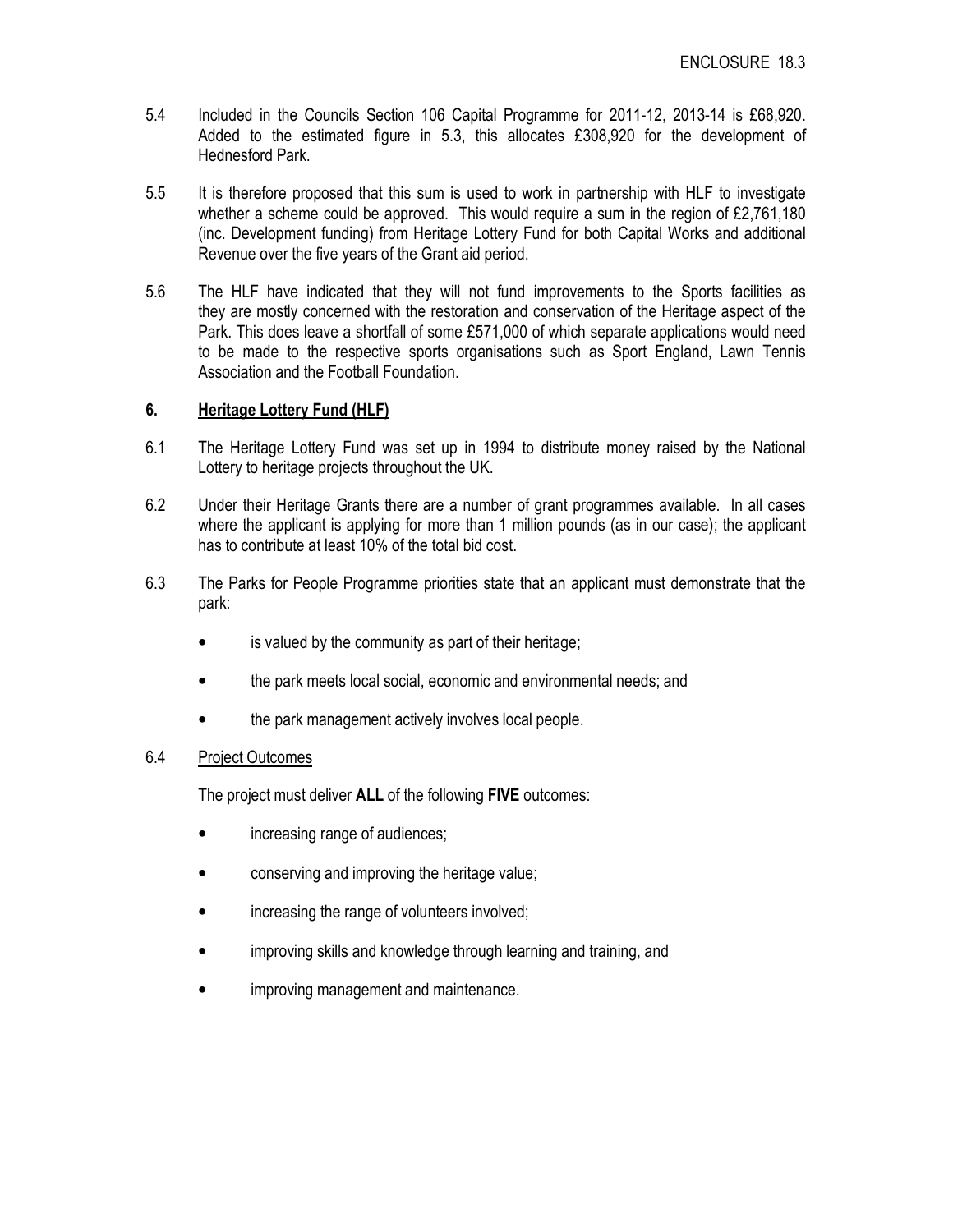# SCHEDULE OF ADDITIONAL INFORMATION

## INDEX

| <b>Contribution to Council Priorities</b>                       | <b>Section 1</b>   |
|-----------------------------------------------------------------|--------------------|
| <b>Contribution to Promoting Community Engagement</b>           | <b>Section 2</b>   |
| <b>Financial Implications</b>                                   | <b>Section 3</b>   |
| <b>Legal Implications</b>                                       | <b>Section 4</b>   |
| <b>Human Resource Implications</b>                              | <b>Section 5</b>   |
| <b>Section 17 (Crime Prevention)</b>                            | Section 6          |
| <b>Human Rights Act Implications</b>                            | <b>Section 7</b>   |
| <b>Data Protection Act Implications</b>                         | <b>Section 8</b>   |
| <b>Risk Management Implications</b>                             | Section 9          |
| <b>Equality and Diversity Implications</b>                      | <b>Section 10</b>  |
| <b>List of Background Papers</b>                                | <b>Section 11</b>  |
| <b>Report History</b>                                           | <b>Section 12</b>  |
| Annexes to the Report i.e. copies of correspondence, plans etc. | Annex 1, 2, 3 etc. |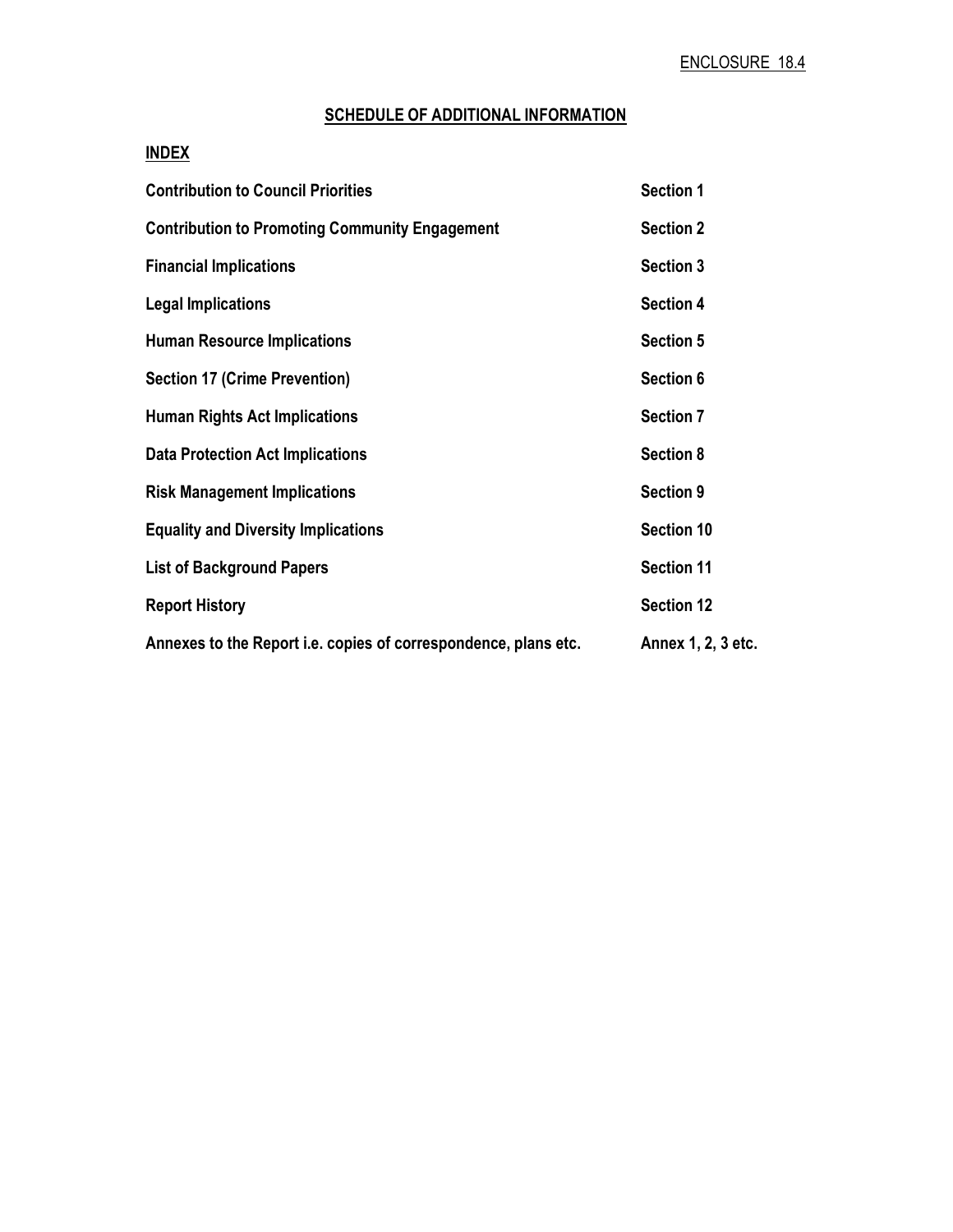#### Section 1

#### 1. Contribution to Council Priorities

#### a) Active and Healthy Lifestyles

Research has shown that:-

20% of four year olds are overweight.

8.5% of six year olds and 15% of fourteen year olds are obese.

The evidence suggests that adult patterns of exercise are established early in life; this inactivity in youth can create problems in adulthood.

- b) This scheme addresses this Council' priority by:-
	- 2 new play areas.
	- 1 new teenzone.

1 new artificial turf pitch to allow training.

3 improved football pitches, 2 adult, 1 junior.

50+ Active zones around the perimeter of the park.

A circular path network around the park to encourage walking, running.

Utilises a redundant bowling green.

Tackles the temporary/permanent Disabled exclusion from the pavilion/tennis courts/play areas.

 c) The document Health Impact Assessment of Greenspace quotes the Chief Medical Officer's advice that "walking between 6 and 12 miles a week can reduce the risk of premature death by 20 to 30%". The National Health Service's Change4Life and Natural England's Natural Health Service campaigns seeks to promote the country's natural green space as sites which are key to improving health and reduce weight and stress-related diseases.

#### 2. Improved Living Environment

- a) A successful HLF bid must deliver all of the five outcomes detailed in section 6 of this report. All of these outcomes both singularly and collectively will lead to an improved living environment.
- b) It is important to stress that the heritage value of Hednesford Park is key to this bid and this is why the new role of Community and Education Officer is proposed to deliver a programme of heritage learning and events based on the work of the proposed Research Officer.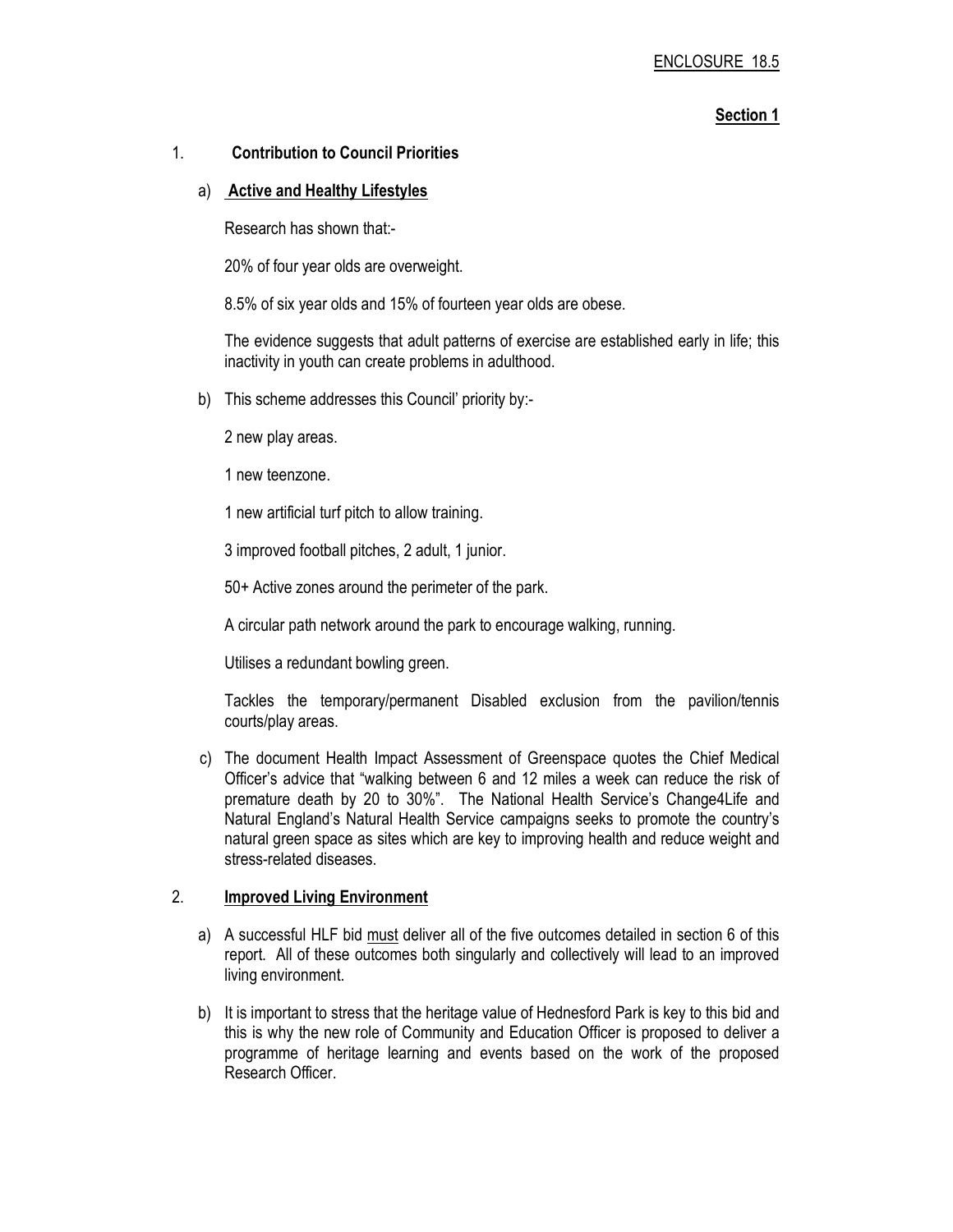#### Section 1

- c) The war memorial which already has a documented heritage value needs to be improved both in terms of awareness and access.
- d) Hednesford Park is open to all, regardless of ethnic origin, age, race, gender etc. and as such represents a democratic forum for all residents and society. From our limited research we have identified that the park acted a meeting place for a variety of events and fostered many social ties. However, like many urbanised areas these social dimensions of a park have been disappearing in that the park no longer shapes the cultural identity of Hednesford. By creating links with the Museum of Cannock Chase (mining heritage) and developing an events arena it is hoped to provide a sense of place for the local community.
- e) The very fact that this remains as the "green lung" of Hednesford allows the Council to easily improve the living environment through:
	- i) Improved biodiversity.
	- ii) Flood control.
	- iii) Pollution control.
	- iv) Provide active/passive recreation.
	- v) Diversionary activities for the youth.
	- vi) Aid the regeneration of Hednesford.
	- vii) Increase levels of educational achievement.
	- viii) Develop environmental schemes which address unemployment, access to skills and act as a restorative dimension to social cohesion.

#### Section 1

#### 3) Economic Resilience

- a) A high quality public environment can have a significant impact on the economic life of an urban area and the park has been identified as an essential part of the Regeneration Strategy for Hednesford.
- b) It is anticipated that there will be an increased footfall from the Town Centre Regeneration whether through new employees from the retail sector or shoppers using nearby retail outlets. It is important that the quality of life in the geographic vicinity of businesses meets users' expectations. Indeed many current non-users of the park will be included in this increased footfall, which can lead to return visits.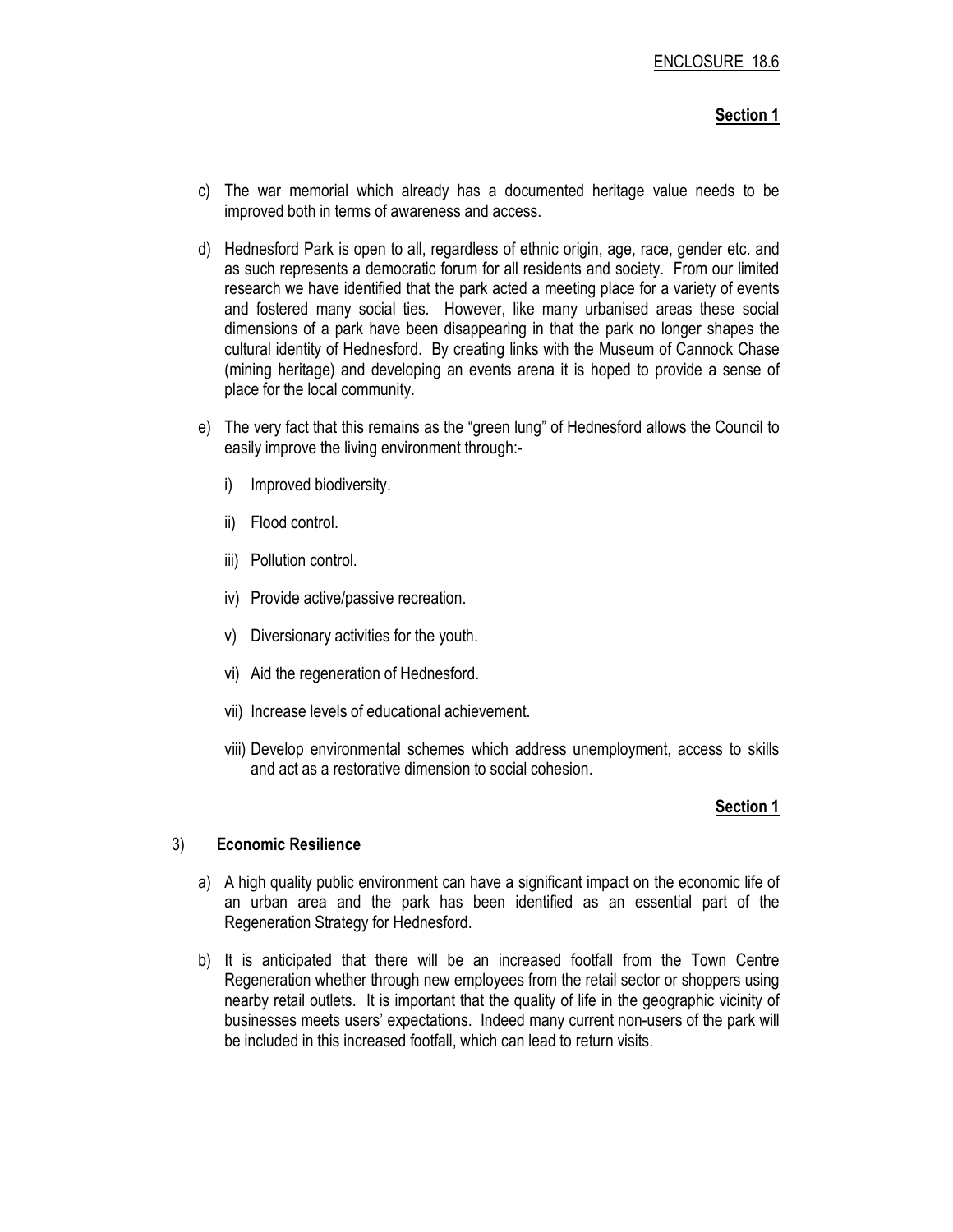- c) Research by the Halifax Building Society has indicated that houses near public open space can command up to an extra 15% in price since house buyers are willing to pay extra to be near green space.
- d) Economic prosperity is about increasing the tax base which can improve the community's infrastructure, facilities and services. Conversely an increased tax base can reduce the level of taxes that existing residents pay by spreading the cost of the enhanced facilities over a wider tax base.
- e) There are also a number of one-off benefits in terms of employment and equipment sales should the scheme progress to Stage 2.

Although the Business Model for the proposed café has not been developed to a great extent it is envisaged that this will be operated on a commercial franchise basis creating local employment and income for the Council. Similarly the events area and artificial turf pitch could be marketed on a commercial basis but this would depend on the terms and conditions of any Grant Aid received where free community use may be stipulated.

#### 4) Transforming the way services are provided to ensure value for money

- a) "85% of people surveyed by CABE felt that the quality of public space and the built environment has a direct impact on their lives and on the way they feel". With 33 million people making 2.5 billion visits to urban green spaces, this places a great pressure on the District Council. Conversely the Government's Urban Task Force stated that "the general perception of our public environment is that it is run down and unkempt – a fact that contributes to a widespread dissatisfaction with urban life".
- b) Our own consultation undertaken since 2004 has not concurred with this view, although there has been a consistent view that the park lacks quality in certain areas, e.g. toilets, no café, poor play facilities, etc.
- c) In order to transform the way we deliver this service we need to establish an inclusive approach to the design and management of Hednesford Park.
- d) Key to this is engaging with our partners and users to share our vision and deliver some of these services, apart from those that can be provided on a commercial basis. For every £1 local authorities spent on parks we save the NHS £7 and so with the current Public Health Reform and Joint Commissioning it is important that the District Council can provide that level of support.
- e) The HLF Parks for People cites as one of their three priorities:
	- i) "the park management actively involves local people"

This is at the heart of the Inclusive Design and Management referred to in 4.c of this section. Managed walks, volunteer programmes and events are all features of the bid submitted to HLF and are a different approach to our current methodology of service delivery.

f) There is also potential for some "Self Rule" to operate in the park in the provision of a bowling green. Under this approach a Bowling Club would operate the letting and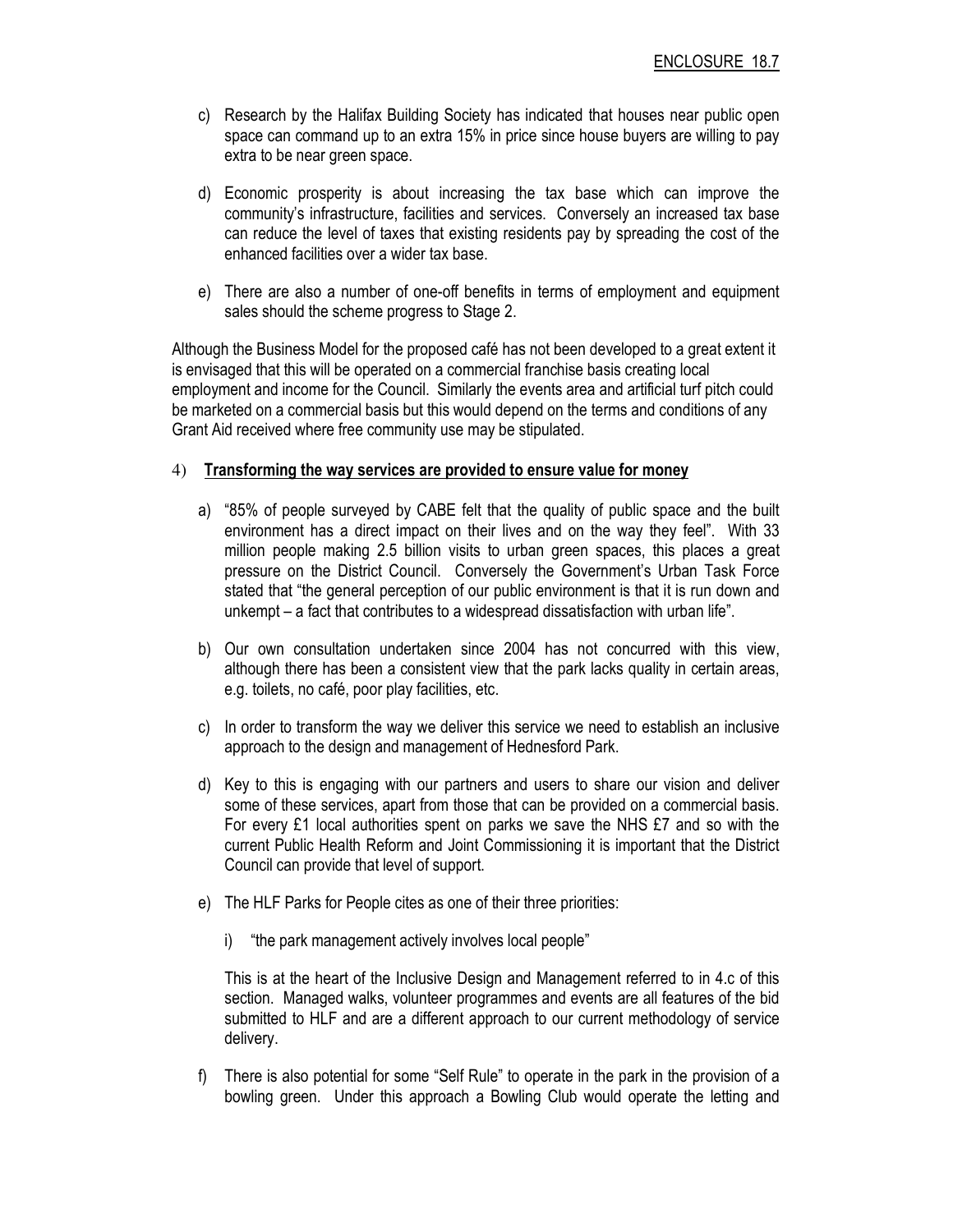maintenance of the bowling green but keep all the income. A Policy Option saving in 2009 and 2010 now means the Council do not provide any bowling greens due to the high subsidy per user. This method of operation would reintroduce the heritage aspect of a bowling green to Hednesford Park without the associated costs of maintaining the bowling green.

#### Section 2

#### 2 Contribution to Promoting Community Engagement

- a) The Council has a wealth of data about both users and non-users and would need to formulate an Audience Development Plan if successful at Stage 1.
- b) The Project Team for a Stage 2 delivery would include a member(s) of the Friends of Hednesford Park. An Access Plan and Access Statement would be produced in consultation with disability groups.
- c) Physical improvements aside, there would be consideration of the social barriers and intellectual barriers, e.g. lack of interpretation alongside the visitor experience.
- d) As part of the Stage 1 bid, we have included for a 12 month post of Research Officer. This post would research and develop the heritage value of the park both in physical and natural environment. This would involve heritage days where the Council would engage with the community about their memories of the park and a CD of oral history would be developed and disseminated at libraries, schools and local history societies.
- e) The bid has also allowed for two new posts in addition to the Research Officer, namely:
	- i) A Community and Engagement Officer
	- ii) A Community Gardener
	- iii) These posts would lead a programme of engagement with local schools, volunteer groups, Parish Council and local businesses. The volunteer schemes proposed within the bid would focus on the attainment of skills through horticultural knowledge, learning and training. Based in the park, both postholders would have daily contact with the public and the parks contractor. The parks contractor operates an apprenticeship scheme and is supportive of this approach.

#### Section 3

#### 3. Financial Implications

3.1 The Bid process is split into two stages. Phase 1 the Council submits a proposal for grant funding which will be determined by Heritage Lottery Fund (HLF) Trustees in December 2011. The Council has submitted a scheme bid totalling £2,689,580 and now seeks retrospective approval. Of the bid total HLF would only award up to 90% of this figure with the remaining 10% (£268,958) being a match funded contribution from the Council. However, the Council have applied for an 89% grant taking into account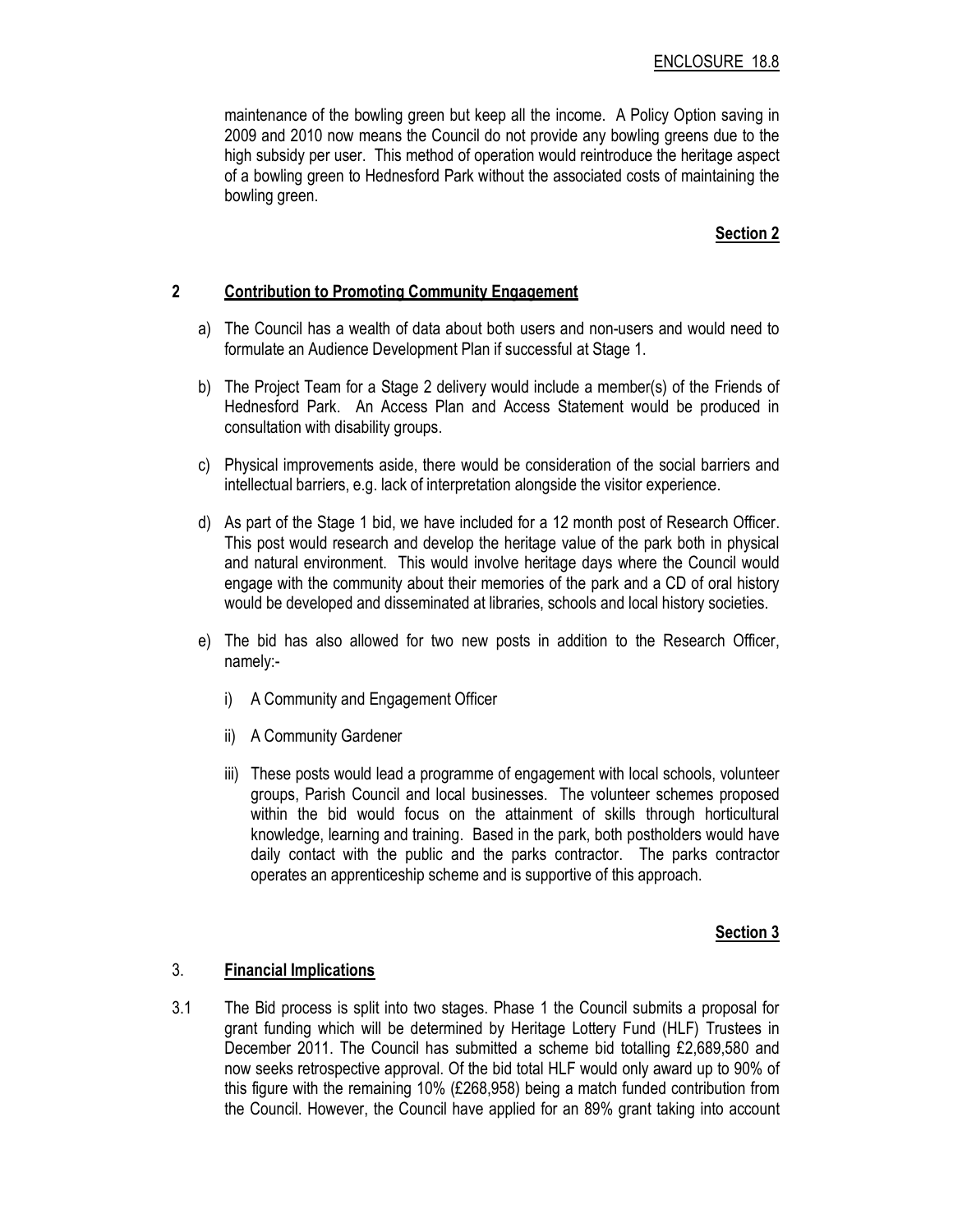the match funding it already has in place choosing to contribute 11% match funding (£295,854).

- 3.2 If the Council is successful in Phase 1 then HLF could award a further sum of up to 95% of £71,600 with 5% being match funded by the Council. This development grant to be used to work up a detailed proposal for submission in Phase 2 by 31 August 2012.
- 3.3 A summary of the development cost of £71,600 and works cost of £2,689,580 is given below:

|                           |                     | <b>Stage 1 Bid Costs</b> | <b>Stage 1 Funding Split</b> |           |              |                     |           |  |  |
|---------------------------|---------------------|--------------------------|------------------------------|-----------|--------------|---------------------|-----------|--|--|
|                           | Development Costs £ | Delivery Costs £         | Other Costs £                | Total £   | వి<br>HLF 95 | 5%<br><b>MATCH</b>  | Total £   |  |  |
| Development<br>to Phase 2 | 71,600              | $\mathbf 0$              | $\mathbf 0$                  | 71,600    | 68,020       | 3,580               | 71,600    |  |  |
|                           |                     |                          |                              |           | HLF89%       | 11%<br><b>MATCH</b> |           |  |  |
| Capital<br>and<br>revenue | $\pmb{0}$           | 2,288,887                | 400,693                      | 2,689,580 | 2,393,726    | 295,854             | 2,689,580 |  |  |
| <b>Total</b>              | 71,600              | 2,288,887                | 400,693                      | 2,761,180 | 2,461,746    | 299,434             | 2,761,180 |  |  |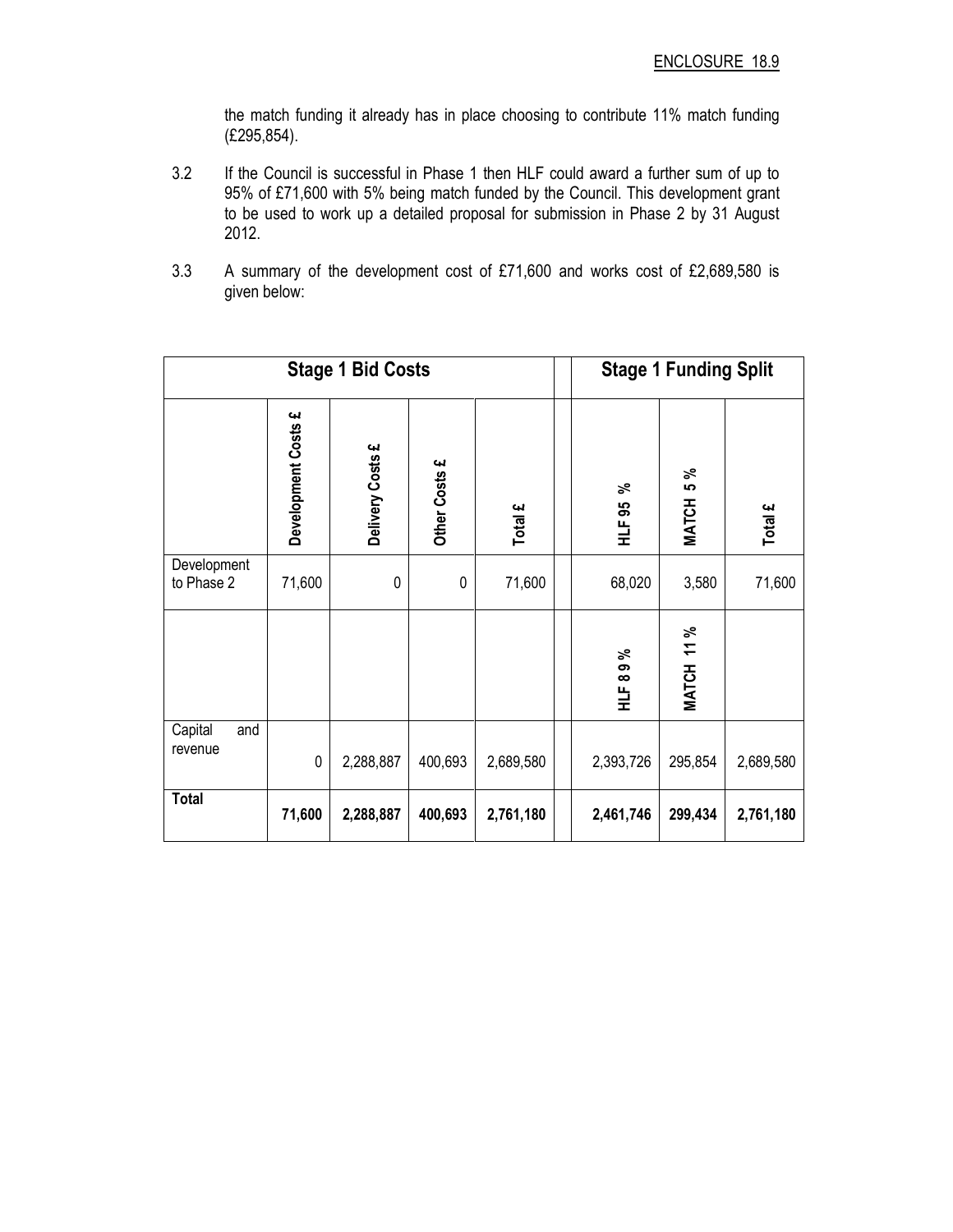A summary of the funding partners and funding contributions is given below:

| Stage 1 Bid                               | £                           |
|-------------------------------------------|-----------------------------|
| <b>Funding Partner</b>                    | <b>Funding Contribution</b> |
| Cannock Chase District Council S.106      | £55,929                     |
| <b>St Modwen Contribution</b>             | £239,925                    |
| Sub Total Match Funding (11%)             | £295,854                    |
| Heritage Lottery Fund Grant (89%)         | £2,393,726                  |
| <b>Stage 1 Total Works Estimated Cost</b> | £2,689,580                  |
|                                           |                             |
| <b>Stage 2 Development Bid</b>            | £                           |
| <b>Funding Partner</b>                    | <b>Funding Contribution</b> |
| Cannock Chase District Council S.106 (5%) | £3,580                      |
| Heritage Lottery Fund Grant (95%)         | £68,020                     |
| <b>Stage 2 Total Development Cost</b>     | £71,600                     |
|                                           |                             |

- 3.4 HLF have indicated they will not fund improvements to sporting facilities and so some desired elements planned for Hednesford Park to the value of £571,000 can not be funded at this stage. Consideration of bids to other funding organisations such as Sport England, Lawn Tennis Association and Football Foundation should be explored.
- 3.5 If the Phase 1 bid is successful the Council will need to consider any additional on going revenue implications that could result post full implementation of the scheme in future years for example increased maintenance and repairs. Compensatory budget savings would have to be made to fund any increased revenue budgets.

#### Section 4

## 4. Legal Implications

 Section 2(1) of the Local Government Act 2000 provides local authorities with the power to do anything which they consider likely to achieve the promotion or improvement of the economic, social or environmental well-being of their area, having regard to their sustainable community strategy prepared pursuant to Section 4 of the Act. The power is wide ranging and establishes the legal framework to enable local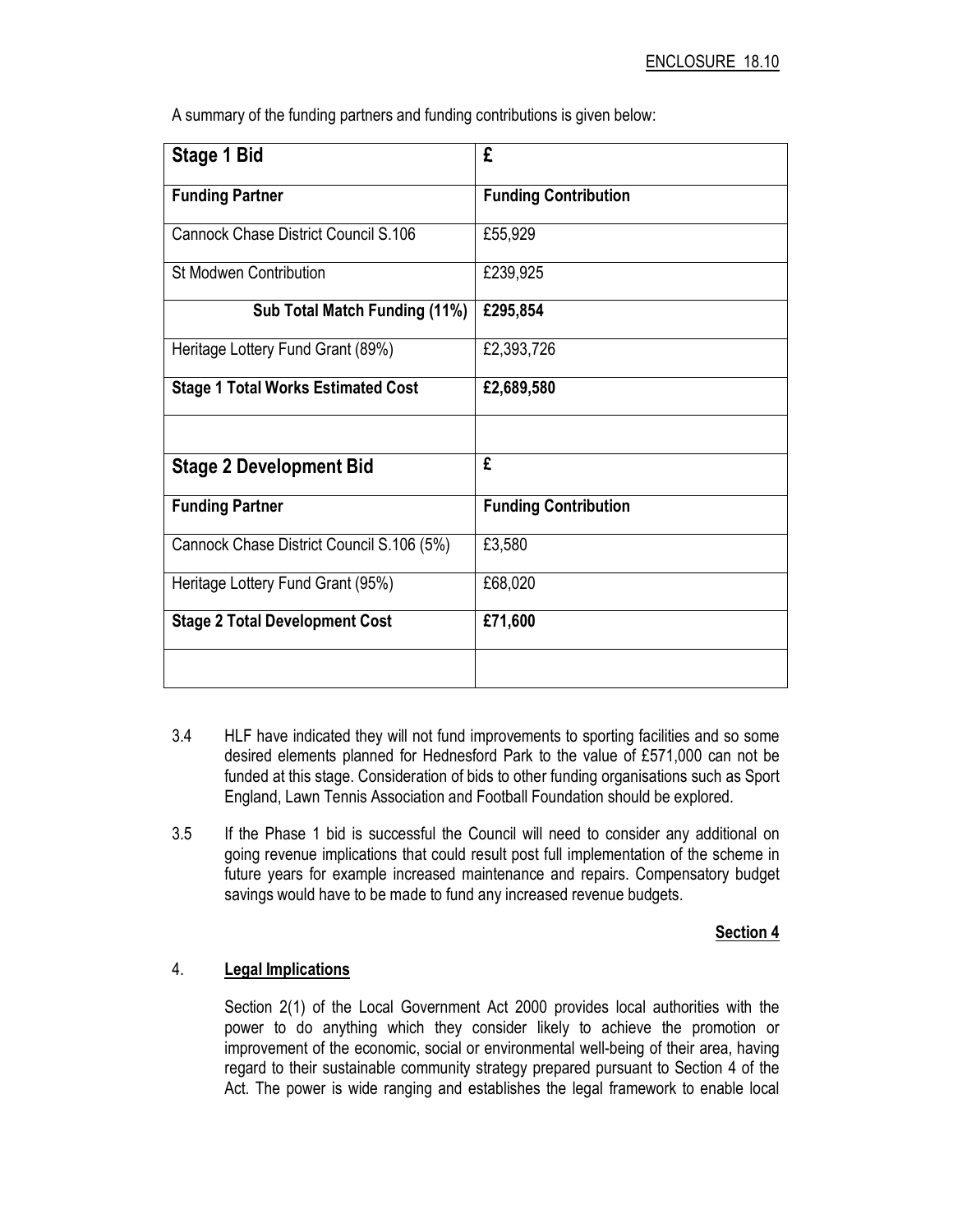authorities to improve the quality of life, opportunity and health of their local communities.

 Ultimately it is for the Council to decide whether any particular action will achieve the promotion or improvement of well-being, taking account of local circumstances and the needs/wishes of the local community. It includes the power to incur expenditure and to enter into arrangements or agreements with any person as proposed in the report.

### Section 5

#### 5. Human Resource Implications

5.1 There are no Human Resource implications arising from the Stage 1 bid as this has been undertaken using existing financial resources. However, if successful at Stage 1 the Council could receive a Development Grant of £71,660; £34,830 of which would be used to employ a Project Manager (part-time) and a Research Officer for 12 months. The landscape brief and detailed planning stage would be undertaken in-house by an officer in the Environment Services Landscape Team. As this officer supplies advice to the Planning Department on a cost recovery basis £18,550 has been allocated for backfilling of this post.

At Stage 2, the following posts have been allowed for in the bid:-

Community and Education Officer (F/T 5 years)

Community Gardener (F/T 5 years)

Project Manager (P/T 2 years)

The grading for these posts has not been confirmed at the present time. As and when job descriptions are prepared for the posts they will be subject to the Council's job evaluation scheme which will establish the grading structure and confirm the cost of each.

Any post is occupied by one post holder for more than two years may attract a redundancy payment upon the cessation of the post. Potential redundancy costs should be recognised within the overall budget for the project.

## Section 6

#### 6. Section 17 (Crime Prevention) Implications

6.1 The Council is obliged to consider activities which may lead to reduction in anti-social behaviour. Understanding the barriers to use have been built into this scheme ensuring play areas and the bowling green would be fenced but the floodlit teen zone would be available throughout the year when other activities are likely to close. The fear of groups of children and to much lesser extent crime deters many people from using parks. This is more the case with particular vulnerable groups and it is recognised that good design and management can allay these fears. The scheme would be considered by the Police and Fire Service to ensure any areas of concern are designed out.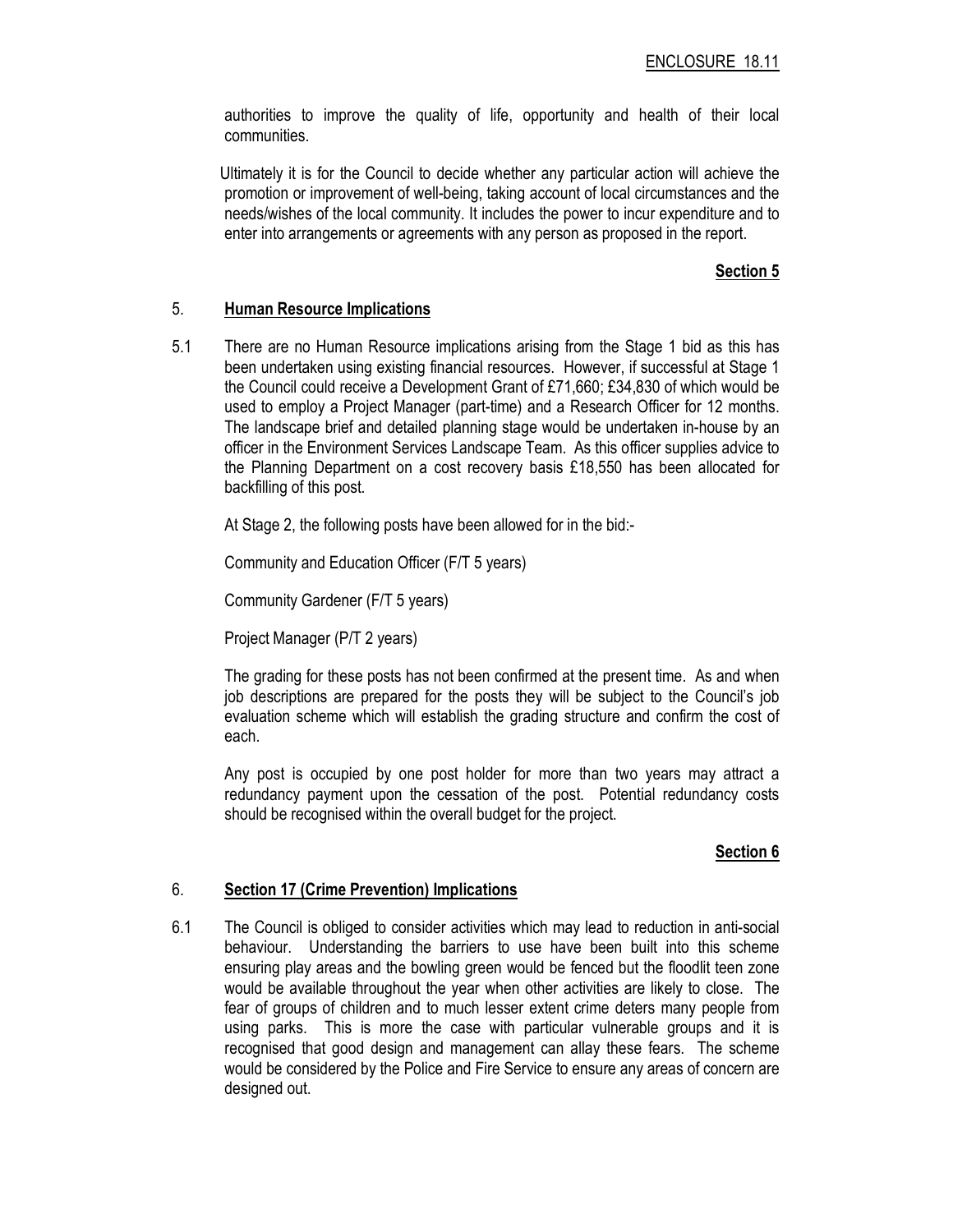## Section 7

## 7. Human Rights Act Implications

7.1 There are no direct implications in respect of the Human Rights Act 1998 arising from this report.

## Section 8

## 8. Data Protection Act Implications

8.1 There are no identified implications in respect of the Data Protection Act.

## Section 9

## 9. Risk Management Implications

9.1 The conditions around the HLF Parks for People Programme ensure that risk is assessed continually throughout the project. The risks associated with the project revolve around the bid being unsuccessful and only the works associated with the works by St. Modwen along Victoria Street been undertaken. This would leave the Council failing to meet its DDA requirements in respect of the access to the pavilion, bowling greens and tennis courts.

## Section 10

## 10. Equality and Diversity Implications

10.1 The scheme will acknowledge diversity and difference awareness and design out barriers to equality and diversity.

## Section 11

## 11. List of Background Papers

11.1 People, Places and their Green Spaces – CLG, BTCV, Green Space and Keep Britain Tidy

The Value of Public Space – Cabe Space

 Conservation Management Planning Integrated Plans for Conservation work, physical access, management and maintenance at heritage sites – Heritage Lottery Fund

 Parks for People, Grants between £250,000 and £5 million, Introduction and help notes – HLF

Section 106 Environmental Schemes – Capital Programme 2011-12, 28/4/2011

## Section 12

## 12. Report History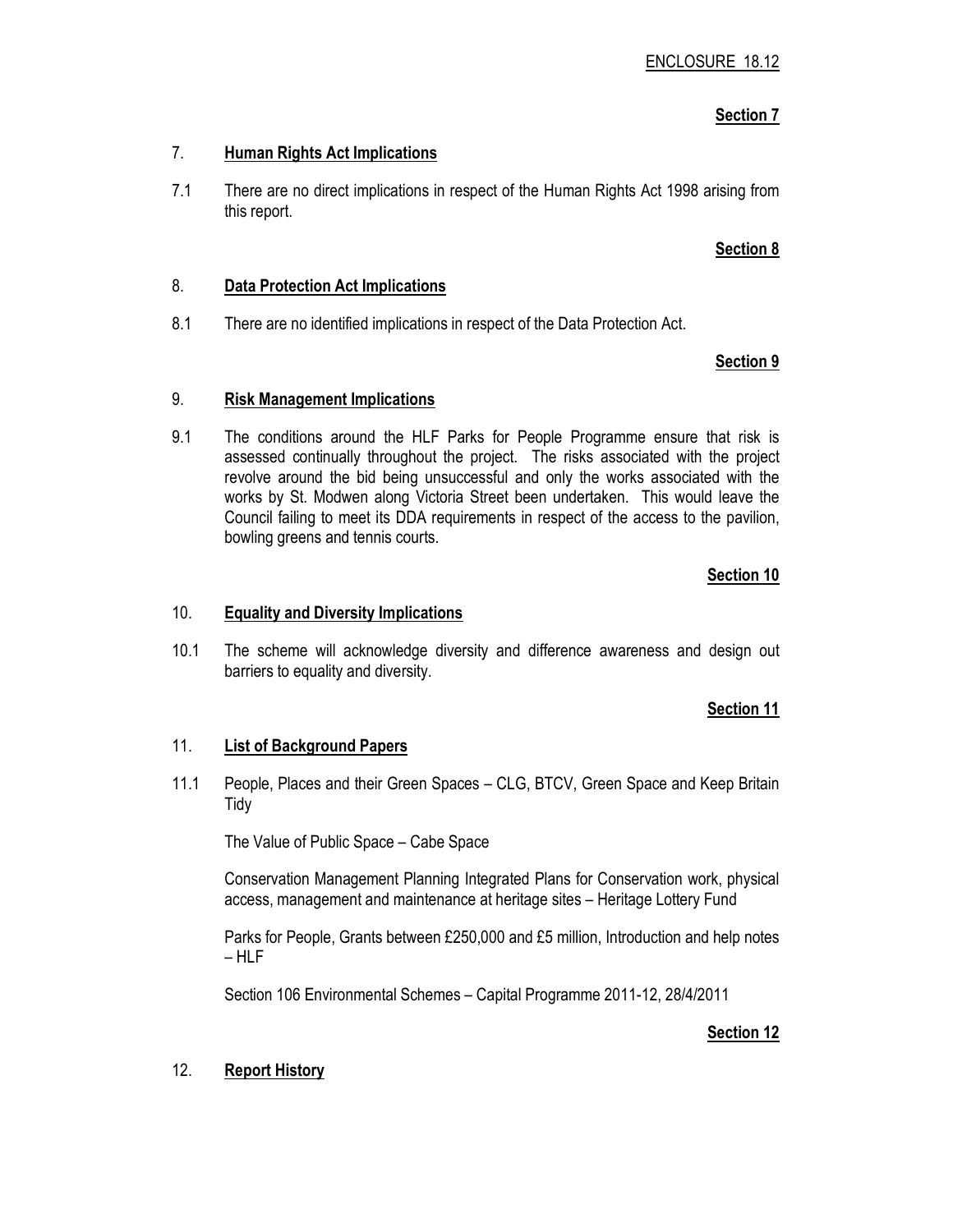12.1 Other options will be required for grant aid to develop the community sports facilities in the park which is estimated at £571,000.

## Report Author

Tom Walsh (Parks and Open Spaces Manager), Ext. 4482

## **Annexes**

- Annex 1: Masterplan of Park
- Annex 2: Timetable for Proposed Project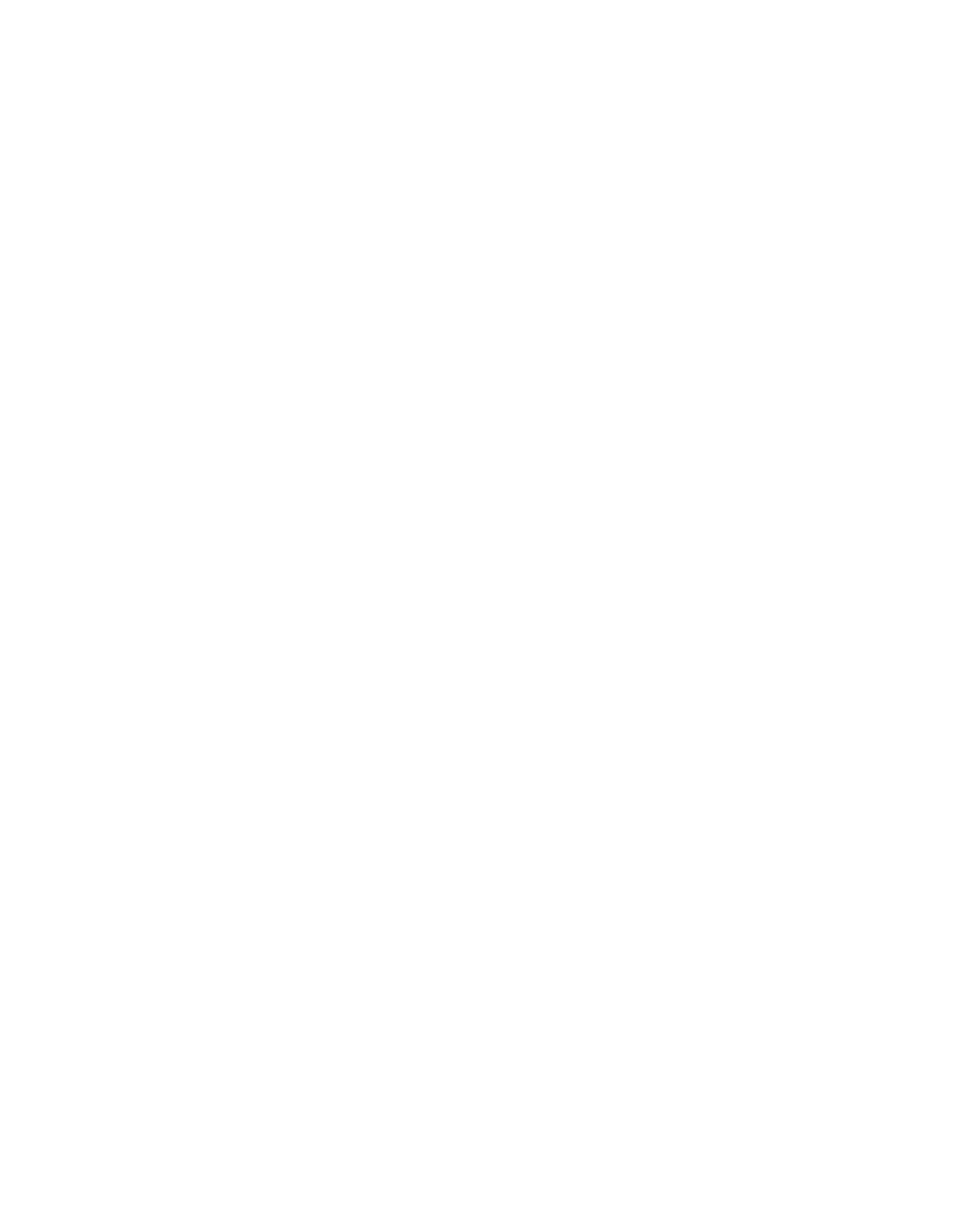### ANNEX 1 Draft Master Plan for Hednesford Park